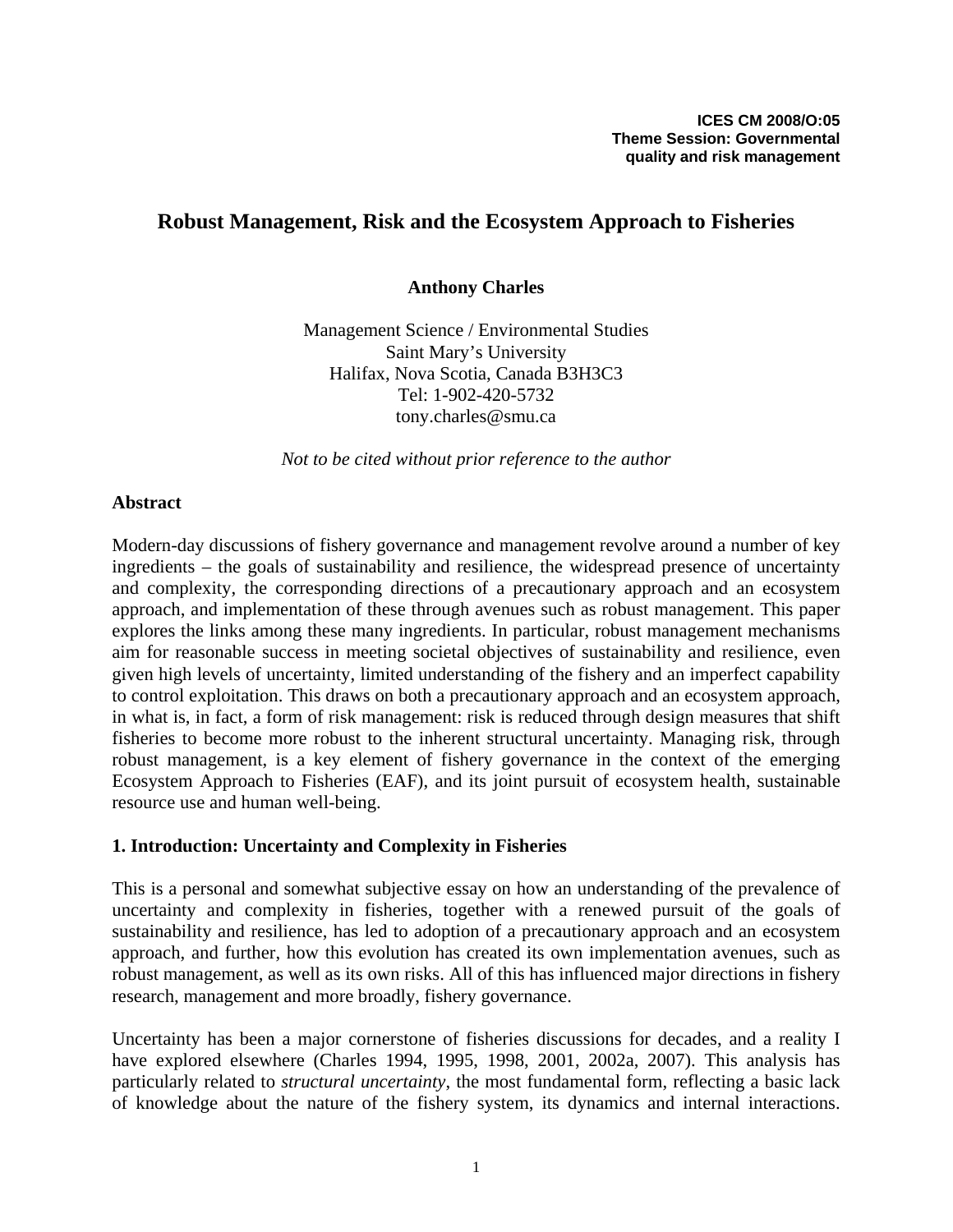Structural uncertainty is inextricably connected to complexity, since these uncertainties often relate to such ingredients as spatial complexity, the complexities of fish-fish or fish-environment interactions (e.g., multi-species effects and habitat impacts), the multiplicity of management goals and fisher objectives, and complex responses of fisher adaptations to regulation.

Structural uncertainty, and the underlying complexities in the fishery system, are surely dominating factors affecting outcomes of fishery management. Consider but three reasons for this. First, structural uncertainty differs in a very practical economic (and financial) sense from simple random fluctuations; one can insure against random fluctuations, for which the probabilities of occurrence are known, but this is much more difficult in the face of basic ignorance about the system. Second, while the effects of structural uncertainty are considerable, it is unclear, in many cases, to what extent such underlying uncertainties are reducible over time, given the 'complex adaptive system' nature of fisheries. Third, the combination of structural uncertainty and complexity can produce 'surprises' that fundamentally alter the fishery system (Holling 1978).

In a world of uncertainty and complexity, a natural question arises: what management and governance mechanisms can best move fisheries toward sustainability and resilience? These will be ones that embrace a precautionary approach, and incorporate a recognition of complexity through an ecosystem approach – or more broadly, a *fishery systems approach* (Charles 2005; Garcia and Charles 2007, 2008). But what form does management take, if it is indeed based on such approaches? How is the goal of sustainability and resilience to be achieved, in a world where the limitations on what is possible through fishery management are beginning to emerge clearly? These questions are explored below.

### **2. The Precautionary Approach and the Ecosystem Approach**

The realities of uncertainty and complexity, in fisheries and other sectors, have been addressed in recent years through two major frameworks – the precautionary approach and the ecosystem approach.

Implementation of a *precautionary approach* (Garcia 1994; FAO 1995; Charles 2002a) guides decision making within a highly uncertain environment. This is a matter of balancing risks (e.g., risk of resource collapse, risk of lost economic benefits) – using some form of risk analysis and risk management – and in so doing, determining where the 'burden of proof' should lie. As De Young et al. (2008) note, "The Precautionary Approach… provides a policy and management framework for dealing with the various forms of uncertainty faced in fisheries management… Aspects of this range from appropriate risk assessments to robust and adaptive fishery management methods, to appropriate institutions capable of implementing such a management approach." On the latter point, the precautionary approach is often raised in the setting of TACs, effort limits and harvest rates, but De Young et al. (2008) emphasize that it is equally important to implement the precautionary approach at a policy and governance level. This deals with approaches underlying fishery decision making – and how to determine suitable 'rules' governing decision making (as opposed to decision rules *per se*).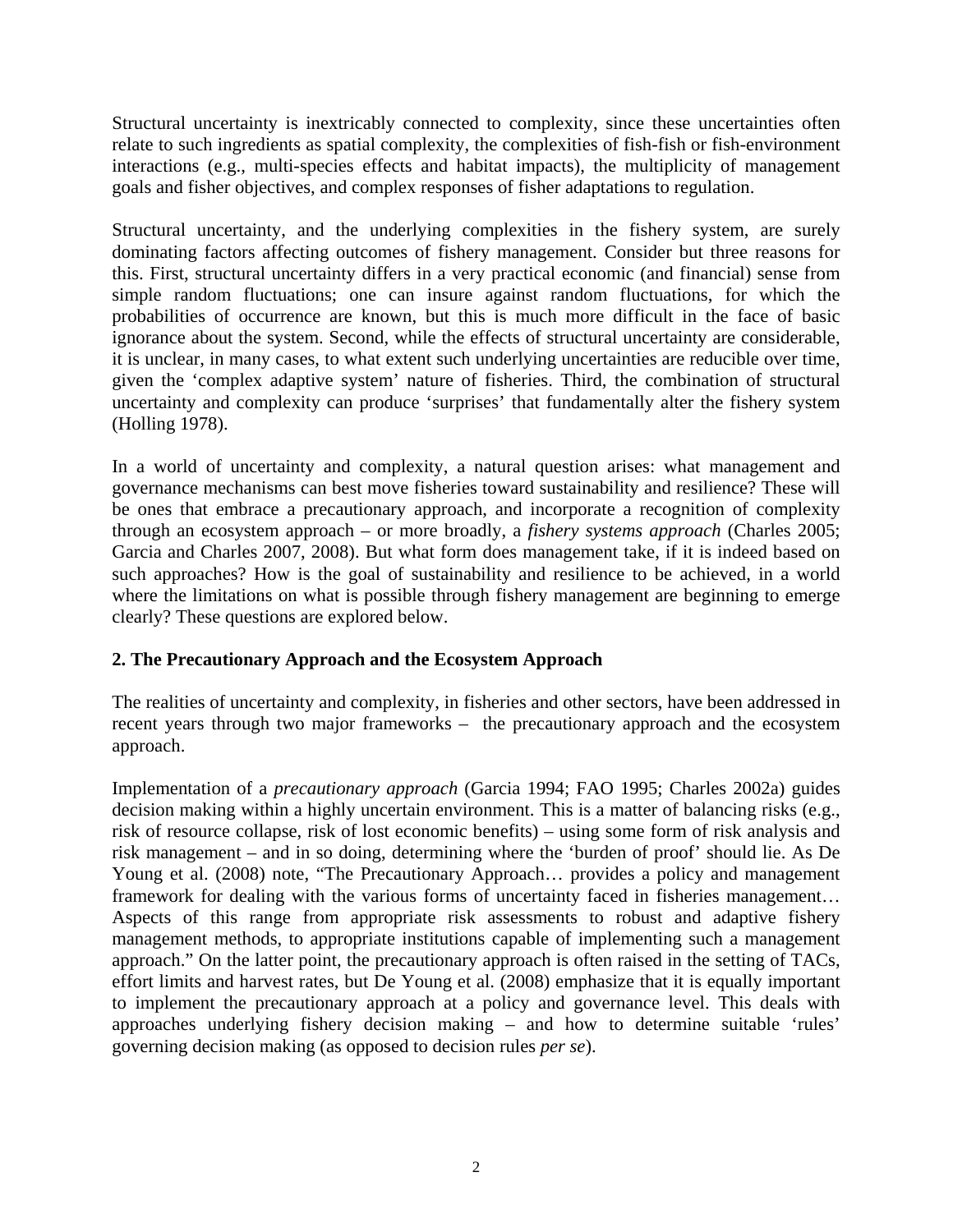Just as the risks arising from pervasive uncertainty in fisheries have been 'attacked' through institutional adoption of the precautionary approach (as well as methods of risk analysis, etc.), so too has the reality of complexity in fisheries been addressed through the recent convergence toward the Ecosystem Approach to Fisheries (EAF) as a framework for managing fishery systems holistically and in relation to their natural and human environments (Charles 2001; FAO 2003). In particular, the EAF takes a comprehensive perspective on fisheries issues, jointly incorporating pursuit of ecosystem health, sustainable resource use and human well-being.

De Young et al. (2008) note that "The link between the precautionary approach and the ecosystem approach is a logical one: the first calls for suitable use of precaution in decision making, while the second calls for suitable breadth in what is considered within the decision making. Together, the two approaches imply a significant challenge – to assess and manage a set of uncertainties and risks, but at a broader scale and with a broader scope, covering a range of possibilities larger than what would have been considered in conventional fishery management." A key benefit of this combination lies in the inherent desirability of integrating approaches for addressing uncertainty and complexity together.

## **3. Linking Risk and the Ecosystem Approach to Fisheries**

De Young et al. (2008) have noted that in the context of EAF implementation, the precautionary approach implies a need to take into account "a broad set of risks, including (a) those that might arise in fishery use, in terms of environmental impacts, (b) those posed by aspects outside the fishery, such as other sectors, but which might impact negatively on the fishery, and (c) those that arise in EAF implementation itself, such as the risk of possible negative social or economic impacts from changes initiated for EAF goals." For example, applying an ecosystem approach in a highly uncertain environment, with a lack of information on most ecosystem and human components, could lead (with minimal precaution) to a high risk of resource collapse and longterm loss, or (with maximal precaution) to a similarly high risk of short-term losses in economic activity, livelihoods, and/or food security.

Risks arise as well in the distributional impacts of implementing institutional change such as the EAF (Charles & De Young 2008). Who receives the benefits and who incurs the costs of that implementation? How do the potential benefits and costs arise across the wide range of time scales in the evolution of the fishery? How do those benefits and costs occur across spatial, geographical or administrative scales (e.g., local, national, international)? There may, for example, be a benefit that is international in scale (e.g. increased existence value of conserved biodiversity) and a corresponding cost that is local in scale (such as a negative impact on displaced fishers near an MPA), or any other combination could arise.

Incentives are needed to support EAF implementation (De Young & Charles 2006), for example to counter the distributional impacts discussed above. These incentives may take the form of legal incentives (e.g., effective legislation to create positive incentives, and significant penalty structures with enforcement capability), economic incentives (e.g., win-win measures, such as the use of excluder devices in fishing gear, to reduce both fishing costs and by-catch), social incentives (e.g., community-based institutions that create peer pressure to comply) or institutional incentives (e.g., participatory governance arrangements that induce support from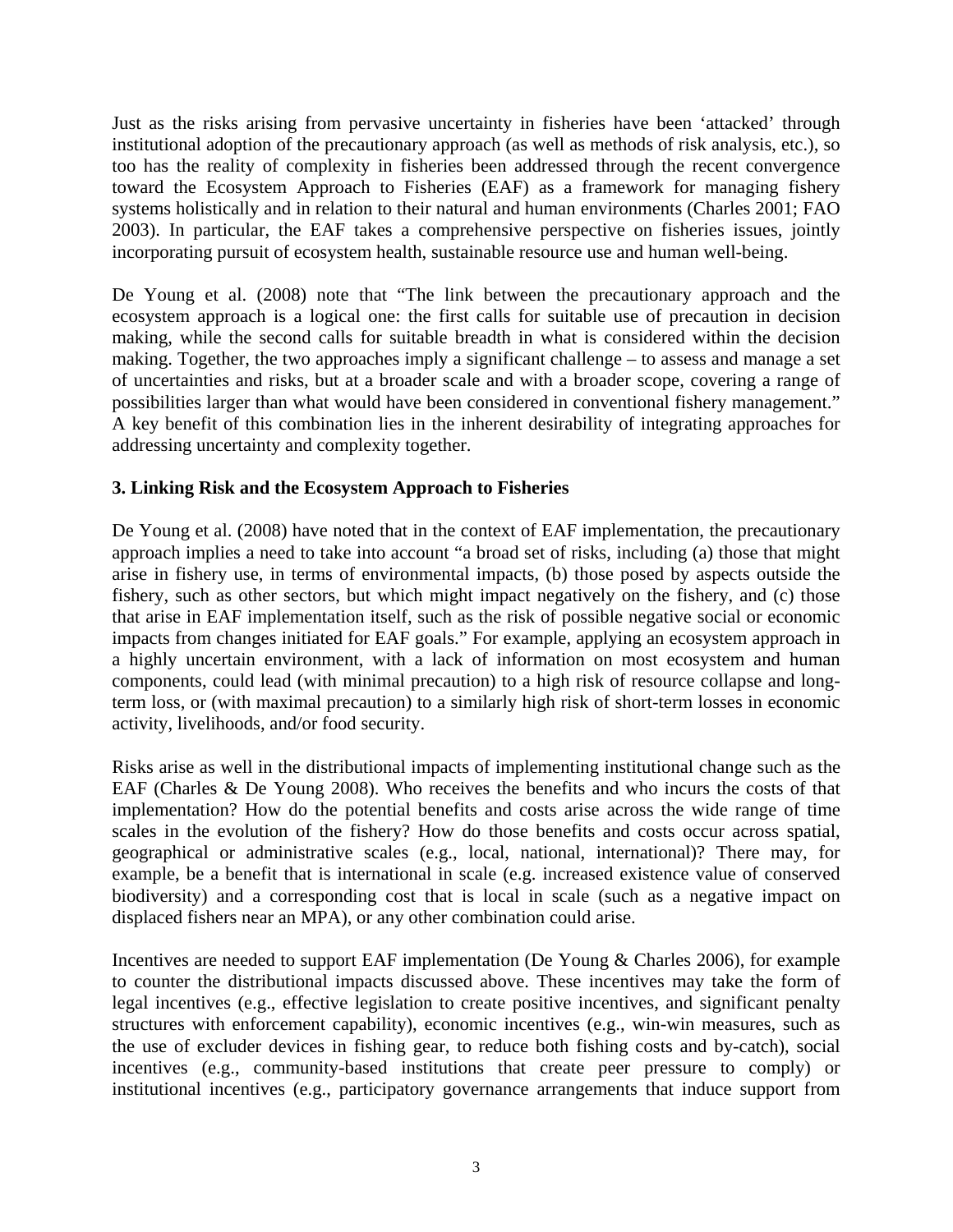stakeholders). Risks can arise with respect to each of these possible incentive arrangements – for example, the risk of undesirable responses to the incentives, or of unexpectedly high costs incurred in putting the incentives in place.

The broader scope of management involved in the EAF requires increased coordination, cooperation and communication between relevant sectors (agriculture, tourism, commercial- and non-commercial fisheries, communities etc.) and regulatory institutions (ministries, etc.), in order to manage fisheries effectively. Similarly, if EAF management, and its inherent move to participatory approaches, leads to devolution of decision-making and management responsibility to local levels (which can improve compliance and the cost-effectiveness of management, by making use of traditional practices), this will require inter-community coordination to account for ecosystem boundaries (FAO 2003). There are also risks that devolution to lower levels of administration could fail if there is a lack of appropriate human and financial mechanisms, and of suitable capacity-building among local decision-makers.

Moving to EAF management not only requires more information on species interactions, critical habitats, etc., but also on how different sectors and stakeholders benefit from and impact on ecosystem services. To incorporate a broader range of ecosystem factors into the management process, without a complete information set, will require the ability to manage resources within a context of increased uncertainty, and to incorporate these uncertainties into the decision-making process.

As an increased management scope requires a broadened stakeholder definition, mechanisms to allow for their inclusion into the management process will be necessary to improve its effectiveness. A participatory approach may create risks of cost increases (e.g., from an increase in the number of meetings held), and an increased number of stakeholders means an increased number of objectives and interests. In order to reconcile multiple objectives/interests, mechanisms for conflict resolution may be necessary.

#### **4. Robust Management**

I have argued elsewhere (Charles 1998, 2001, 2002a, 2004) that a key element of a suitable fisheries strategy is the design of a management framework best able to cope with the fundamental problems of structural uncertainty, and the associated risks. A key feature of the management system should be the capability to achieve 'reasonable' success in meeting societal objectives, even if (a) our current understanding of the fishery (e.g., the status of the resources), its environment and its processes of change, turns out to be incorrect, and/or (b) the actual capability to control fishing activity is highly imperfect. This quality I have referred to as *robust management* (Charles 2001, 2004).

In such a situation, we seek to achieve at least some minimal level of success whatever the true state of the natural and human world (as long as this lies within a 'plausible' range). Like 'sustainable development', robust management is not easily achieved, but rather reflects a desirable attribute to move toward in managing any highly uncertain system. Indeed, it should be possible to move in the appropriate direction by choosing management approaches that are relatively less sensitive to uncertainty and less demanding in terms of control measures.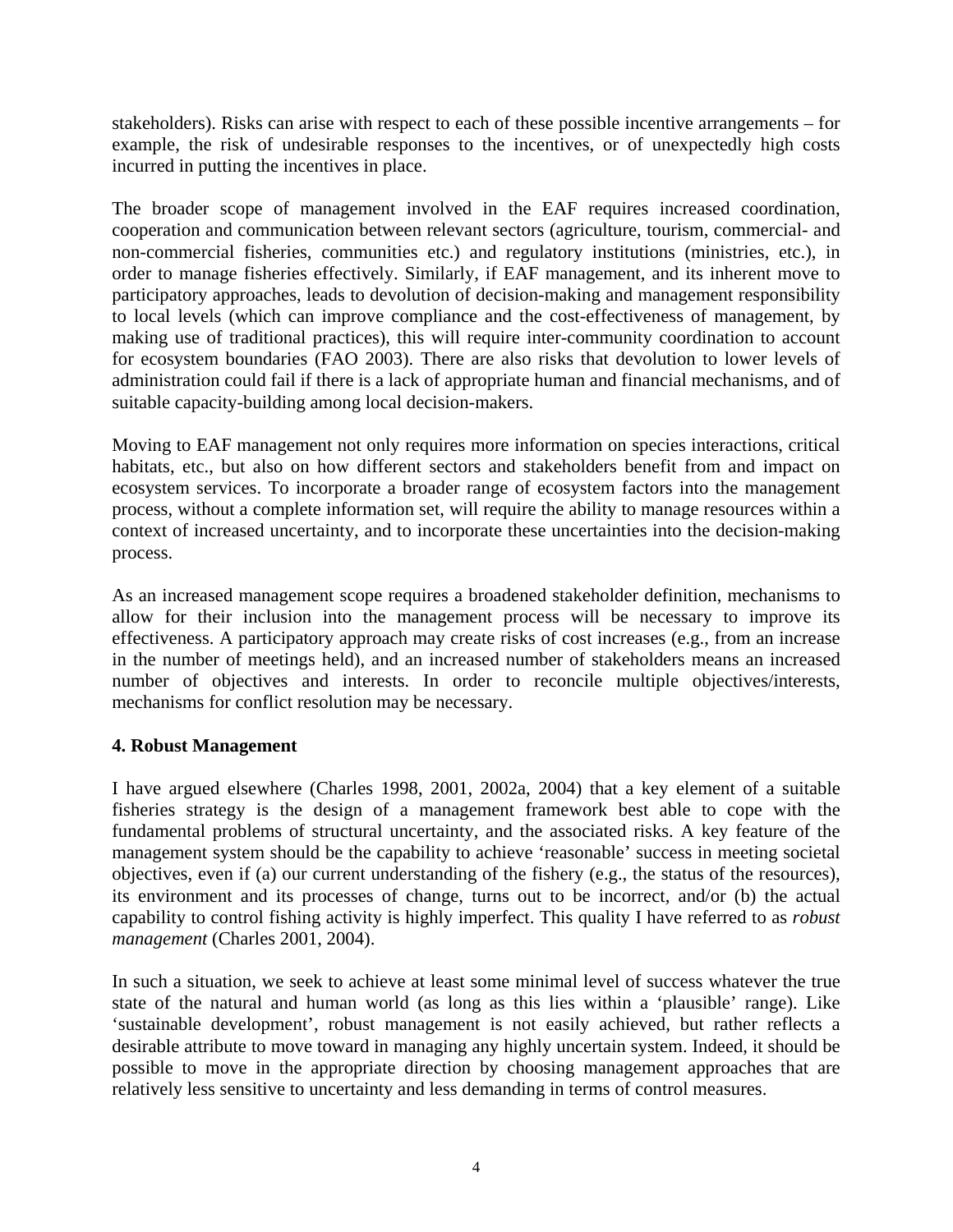The pursuit of robust management addresses two major problems faced by many fishery management systems and which I have addressed elsewhere as having been pervasive in Atlantic Canada's groundfish fisheries (Charles 1995, 2001, 2007) and a significant influence on their dramatic collapse:

- *Illusion of Certainty*. Some management systems exhibit a tendency to ignore major elements of uncertainty, so that far from recognising and working within the bounds of this uncertainty, management may create an illusion of certainty that leads to the opposite result.
- *Fallacy of Controllability*. The fishery is a good example of a system that can be only partially, and imperfectly, controlled. Unfortunately, this is by no means universally recognised - a fallacy of controllability is often in place, reflecting a sense that more can be known, and more controlled, in fisheries than can be realistically expected.

A key point is that the complexities and uncertainties inherent in fishery systems make it risky to rely on management methods that are sensitive to highly uncertain variables or which depend on high levels of controllability.

Moving to robust management requires both a re-thinking of the philosophy of fisheries management, and adoption of new structural and decision making tools. Such measures are incorporated into new and emerging frameworks such as Adaptive Co-management (Armitage et al. 2008; Charles 2007).

One of the key ingredients lies in processes of learning about the fishery system over time, through suitable monitoring, together with timely adaptation to unexpected circumstances, so that conservation goals are not compromised. This *adaptive management* is a fundamental tool for living with uncertainty, based on the recognition that in fishing, operating plans must be particularly flexible, to allow for the highly uncertain nature of the most crucial input, the fish. A flexible, adaptive approach is one in which fishing plans, and individual 'fishery business plans', are designed to adapt to unexpected changes in the natural world (Charles 1995, 2001).

### **5. Implications for Governance and Policy**

Implementing the Ecosystem Approach to Fisheries provides a comprehensive mechanism for better embracing the complexity and breadth of fishery systems, while at the same time providing a forum for adopting a precautionary approach. However, there are new uncertainties inherent in the broadened context of the EAF, and to deal with these, a number of risk-reducing governance and policy directions may be desirable. Some of these directions have been presented in the discussion above, and three further examples are as follows:

• A 'portfolio' of multiple management measures is needed in fisheries, since excessive reliance on any one management tool is unlikely to produce acceptable results all the time. This management portfolio is best placed within a context of self-regulatory institutions and appropriate rights over fishery use and management; by building a participatory and well-accepted governance framework, we reduce the risks of noncompliance and illegal fishing.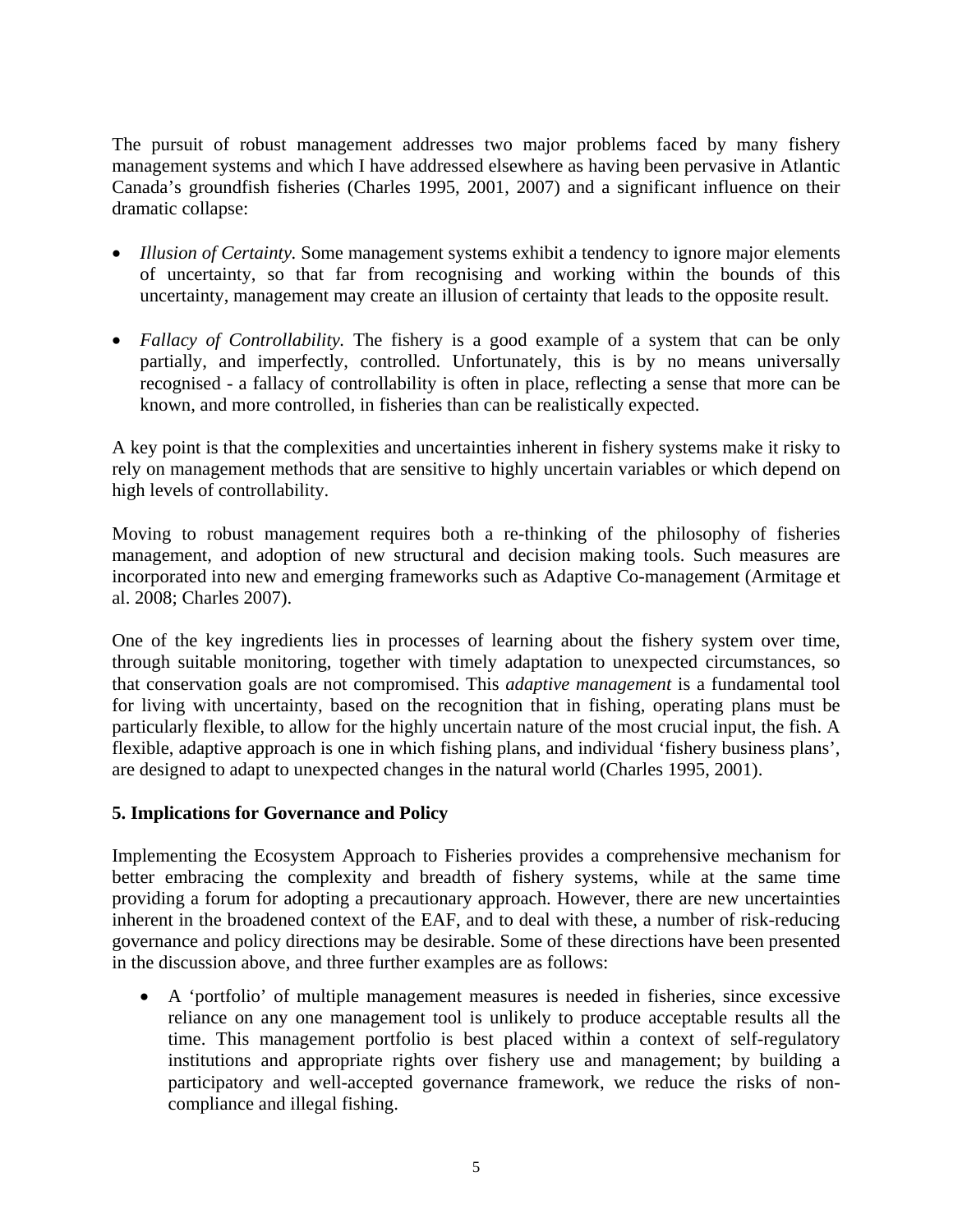- In an uncertain and ecosystem-oriented management world, not only must the conception of necessary science be broadened, so too must better use must be made of traditional ecological knowledge held by fishers and coastal communities. A policy implication is the need to counter the risks of losing this knowledge base, by ensuring that – particularly in small-scale fishery settings – those with the most intimate connection to the resources and their environment, typically those living in adjacent coastal communities, have secure access to the local fishery through suitable rights arrangements (Charles 2002b).
- While the EAF focuses on the fishery sector, a risk reduction strategy should also include livelihood diversification, by creating employment alternatives outside the fishery and supporting a diversity of occupational options in coastal communities, to complement fishing activities. This poses a major policy challenge in jurisdictions lacking governance mechanisms for dealing in an integrated manner with the multiple human activities (fishery-related and beyond) within specific geographic areas.

In conclusion, there has been a remarkable evolution in fisheries management over the past decade or two. From a narrow, deterministic and mechanistic 'fish and fleet' perspective, we have seen growth into thinking about fisheries as broader systems, linked to their natural and human environments. Indeed, we are moving to a focus on governance of complex adaptive systems – not an easy task, but one that better reflects the reality of the fishery system. There can be no single formula to manage within such a world, and the risks remain daunting. However, we are gradually developing a 'roadmap' into the future, one that is based on 'living with uncertainty' and 'embracing complexity', one in which the precautionary approach, the ecosystem approach, and robust management approaches serve as guiding signposts along the way.

#### **References**

Armitage, D., R. Plummer, F. Berkes, R. Arthur, A.T. Charles, I. Davidson-Hunt, A. Diduck, N. Doubleday, D. Johnson, M. Marschke, P. McConney, E. Pinkerton, and L. Wollenberg. In press, 2008. Adaptive co-management for social-ecological complexity. *Frontiers in Ecology and the Environment*.

Charles, A.T. 1994. Towards sustainability: The fishery experience. *Ecological Economics* 11:201-211.

Charles, A.T. 1995. The Atlantic Canadian groundfishery: Roots of a collapse. *Dalhousie Law Journal* 18:65-83.

Charles, A.T. 1998. Living with Uncertainty in Fisheries: Analytical Methods, Management Priorities and the Canadian Groundfishery Experience. *Fisheries Research* 37: 37-50.

Charles, A.T. 2001. *Sustainable Fishery Systems*. Blackwell Science, Oxford UK, 384p.

Charles, A.T. 2002a. The Precautionary Approach and 'Burden of Proof' Challenges in Fishery Management. *Bulletin of Marine Science* 70:683-694.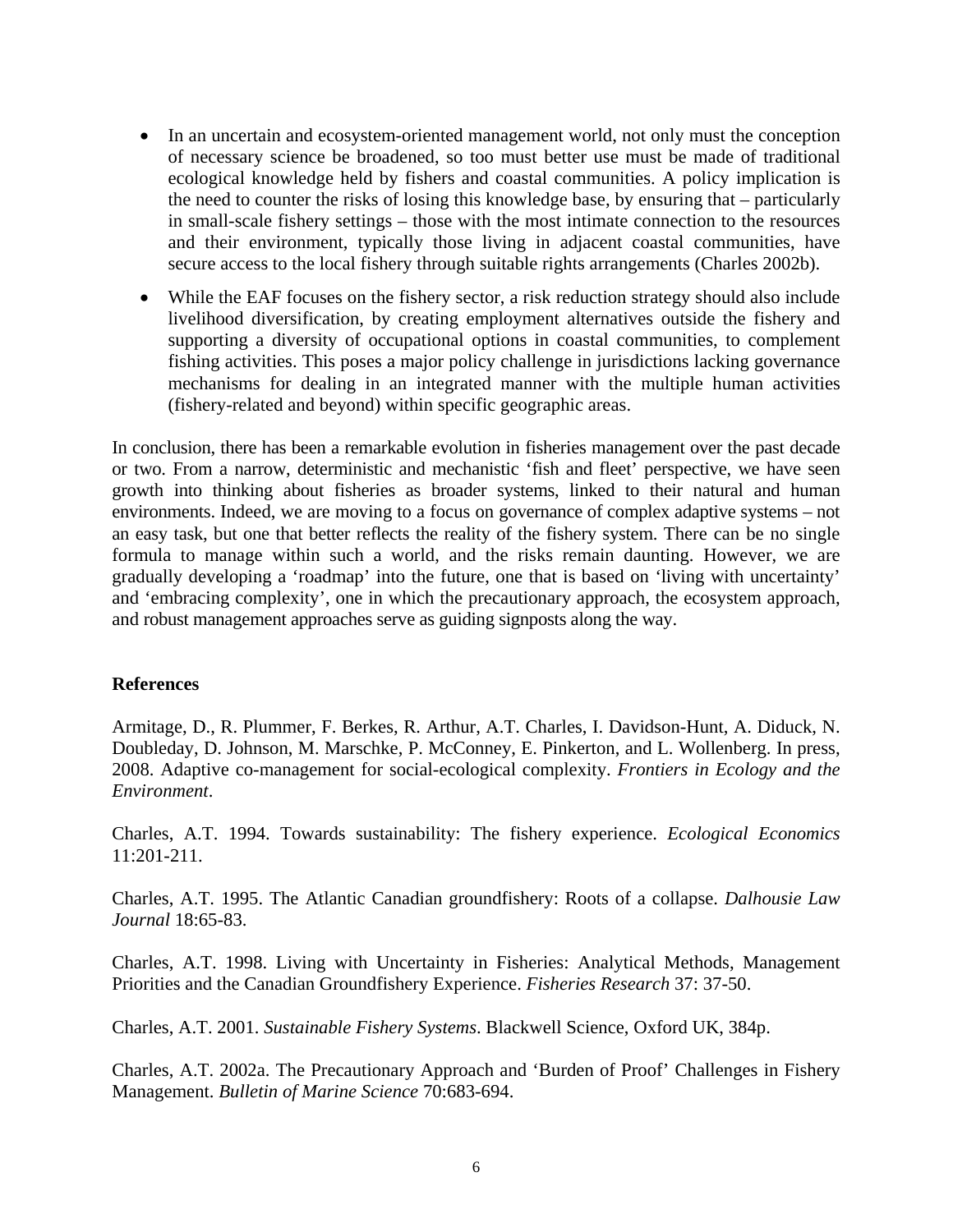Charles, A.T. 2002b. Use Rights and Responsible Fisheries: Limiting Access and Harvesting through Rights-based Management. In: *A Fishery Manager's Guidebook. Management Measures and their Application*. (Cochrane, K., editor) FAO Fisheries Technical Paper, No. 424, Food and Agriculture Organization of the United Nations, Rome Italy, 231p.

Charles, A.T. 2004. Sustainability and Resilience in Natural Resource Systems: Policy Directions and Management Institutions. *Encyclopaedia of Life Support Systems (EOLSS)*. Developed under the auspices of the UNESCO. Eolss Publishers, Oxford, UK [www.eolss.net].

Charles, A.T. 2005. Toward Sustainable and Resilient Fisheries: A Fishery-System Approach to Overcoming the Factors of Unsustainability. In: *Overcoming Factors of Unsustainability and Overexploitation in Fisheries: Selected Papers on Issues and Approaches. International Workshop on the Implementation of the International Fisheries Instruments and Factors of Unsustainability and Overexploitation in Fisheries. Siem Reap, Cambodia, 13-16 September 2004*. (J. Swan and D. Greboval, eds.), p.221-233. FAO Fisheries Report. No.782. Food and Agriculture Organization of the United Nations, Rome Italy.

Charles, A.T. 2007. Adaptive Co-Management for Resilient Resource Systems: Some Ingredients and the Implications of their Absence. In: *Adaptive Co-Management* (D. Armitage, F. Berkes and N. Doubleday, eds.) UBC Press. Vancouver, Canada.

Charles, A.T., and C. De Young. In press, 2008. Benefits and Costs of Implementing the Ecosystem Approach to Fisheries. In: *The Ecosystem Approach to Fisheries* (G. Bianchi and H.R. Skjoldal, eds.) CAB International.

De Young, C. and A.T. Charles. 2006. *Creating Incentives for the Ecosystem Approach to Fisheries Management: A Portfolio of Approaches for Consideration in the Benguela Current Large Marine Ecosystem*. Prepared for the 3rd Regional Workshop of BCLME EAF Project, Cape Town, 30 October to 3 November 2006. Food and Agriculture Organization of the United Nations. Rome, Italy.

De Young, C., A.T. Charles and A. Hjort. In press, 2008. *Human Dimensions of the Ecosystem Approach to Fisheries: An Overview of Context, Tools and Methods*. Fisheries Technical Paper No. 489. Food and Agriculture Organization of the United Nations, Rome Italy.

Food and Agriculture Organization (FAO). 1995. *Precautionary approach to fisheries. Part 1: Guidelines on the precautionary approach to capture fisheries and species introductions*. FAO Fisheries Technical Paper No. 350, Part 1. FAO, Rome, Italy.

Food and Agriculture Organization (FAO). 2003. *The ecosystem approach to fisheries*. FAO Technical Guidelines for Responsible Fisheries No. 4 (Suppl. 2). Food and Agriculture Organization, Rome, Italy, 112 p.

Garcia, S.M. 1994. The precautionary principle: Its implications in capture fisheries management*. Ocean and Coastal Management* 22:99-125.